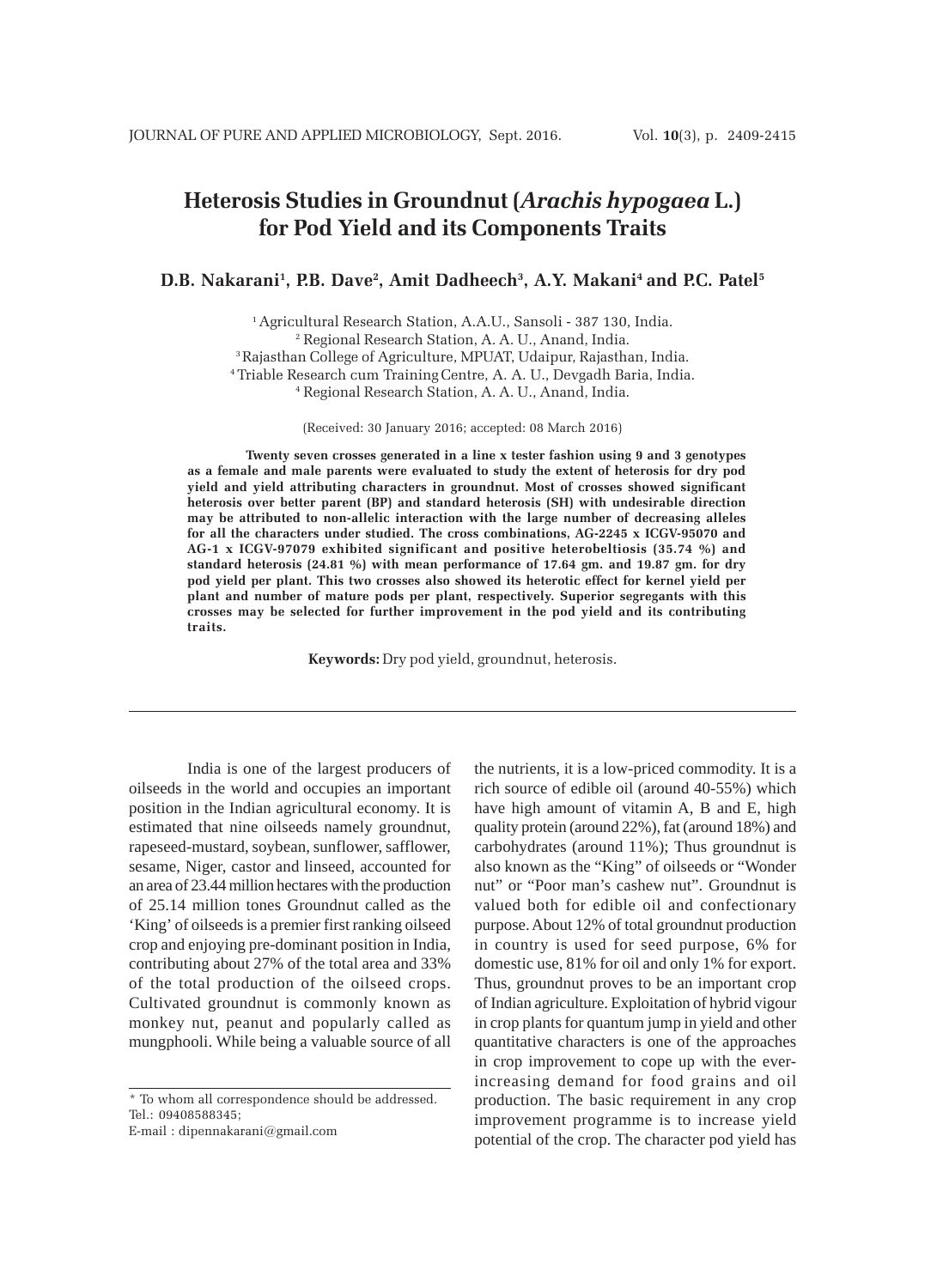complex nature and so in order to study it properly, different factors affecting the yield must be considered and evaluated with regards to their contribution to yield. In groundnut, heterosis cannot be exploited for higher production through commercial hybrids due to cleistogamous nature of flower and poor seed recovery during hybridization. Hence, the heterosis assumes importance in breeding as heterotic crosses have the potentiality to throw out superior segregants in subsequent generations. The estimates of heterosis provide information about the nature of gene action involved in the expression of yield and its contributing traits. The information is also essential to formulate efficient breeding programmes for the improvement of the crop. Therefore, the present investigation was carried out to estimate the magnitude of the heterosis in 27 crosses of groundnut in  $F_1$  generation, respectively.

#### **MATERIALS AND METHODS**

The experimental material for the present study comprised nine female lines *viz.,* GG 6, AG-1, AG-2240, AG-2245, AG-2006-6, AG-2006-14, AG-2006-15, TAG-24 and TG-26 and three male as a testers *viz.,* ICGV-95070, ICGV-97079 and Dh-86. Three standard checks *viz.,* GG-7, GJG-9 and TG-37 A were used for comparison in present study. These genotypes were crossed in Line x Tester mating fashion to develop 27 F<sub>1</sub>S (**Figure 1**) at Regional Research Station, Anand Agricultural University, Anand, which were evaluated along with 12 parents and 3 checks in randomized block design with three replications during *kharif* 2011 season at the same location. Each entry consisted of single row of 5 m length for each of parents and  $F_1S$ , Inter- and intrarow spacing adopted was 30 and 10 cm, respectively. All the recommended agronomical package of practices and plant protection measures for the region were followed to raise crop successfully. The observations were recorded on five randomly selected competitive plants in parents,  $F_1S$  and checks for 11 characters. Heterosis over mid parent value (MP) as per Turner, 1953, Heterosis over better parent (BP) as per Fonseca and Patterson, 1968 and Standard heterosis (SH) using standard check as per Meredith and Bridge, 1972 were calculated.

#### **RESULTS AND DISCUSSION**

The estimates of mean sum of squares (Table 1) due to genotypes, parents and hybrids were highly significant for all the characters studied indicating the presence of significant variation among the genotypes as well as crosses studied. The mean squares for parents vs.  $F_1S$  were also found significant for yield and its components traits *viz.,* Days to 50% flowering, Dry pod yield per plant, Kernel yield per plant, 100 pod weight, 100 kernel weight and Sound mature kernels which indicated the presence of substantial amount of heterosis in cross combinations. The mean squares due to checks vs. hybrids were also significant for all the traits except days to maturity, Sound mature kernels, Shelling out turn, Harvest index and oil content which indicated the presence of considerable amount of standard heterosis in hybrids. The three checks differed significantly for all the characters except days to maturity, Dry pod yield per plant, Kernel yield per plant, Sound mature kernels and harvest index. This revealed the existence of considerable genetic variability among the checks. The considerable genetic variation for various traits including pod yield have also been reported by many workers (Golakia *et al.* 2005; John *et al.* 2006; Kadam *et al.* 2007; Khote *et al.* 2009; Korat *et al.* 2009).

The mean performance and various heterotic effects as well as promising crosses identified for the characters studied are presented in Table 2. The range of mean performance was wide for all the characters under studied except for days to 50% flowering, days to maturity, harvest index and oil content. Flowering is a complex trait and sensitive to photoperiod and temperature. However, under long day conditions, as those prevail in summer season, only negligible variation has been observed for flower initiation among various genotypes. All the crosses exhibited wider range as compared to their parents for majority of the traits. However, the various heterotic effects were high for dry pod yield per plant, kernel yield per plant, number of mature pods per plant, 100 pod weight, 100 kernel weight, harvest index, shelling out turn and days to 50% flowering.

Few of the crosses exhibited significant and desirable heterosis over mid parent (MP) for number of mature pods per plant (08) and sound mature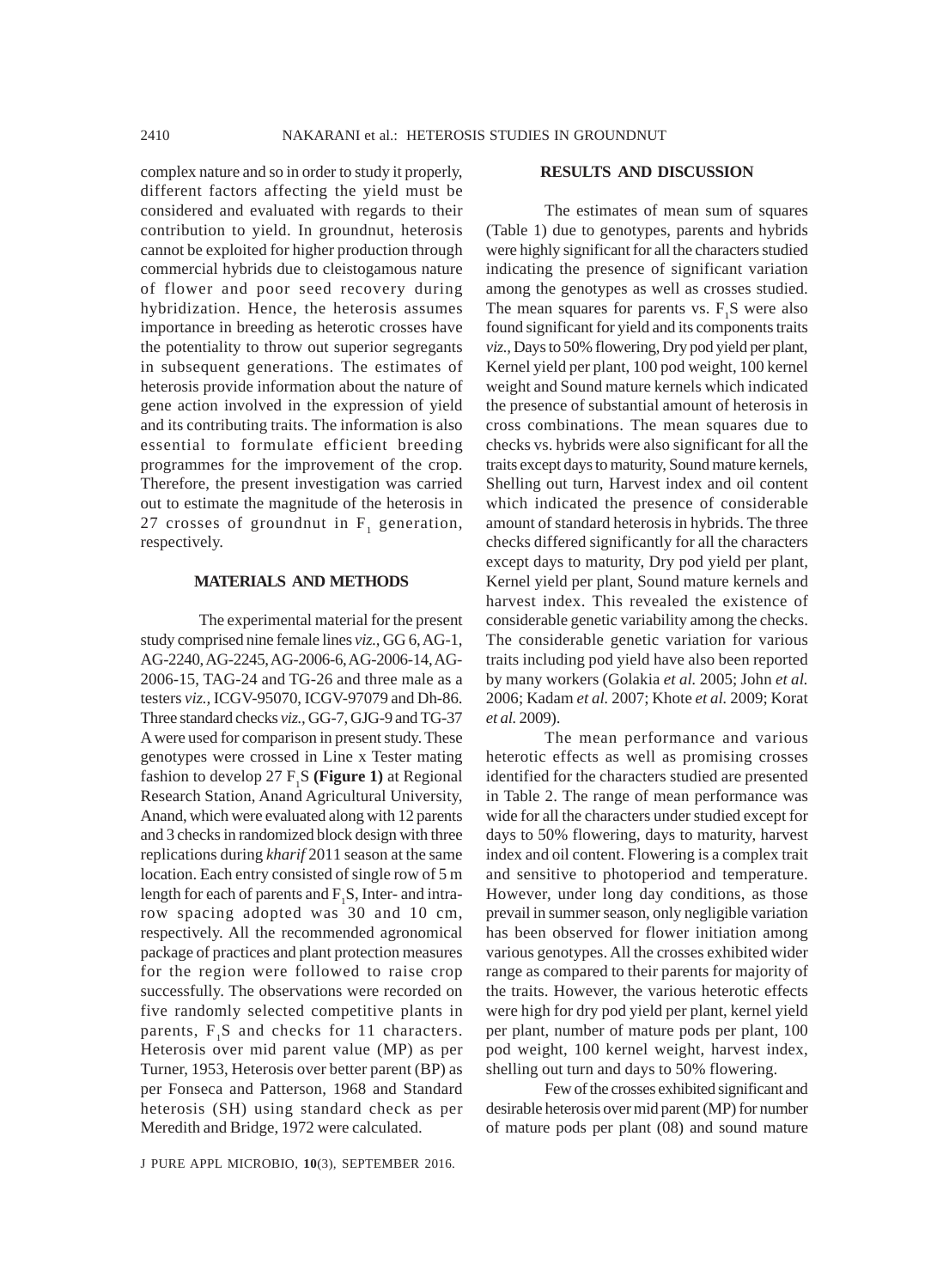|                                                                         |     | Table 1. Analysis of variance (mean sum of squares) for the experimental design for 11 characters in groundnut |                     |                                          |                                            |                                                                                                         |                                                                                      |                              |                                         |                                                               |                                                                      |                                                                           |
|-------------------------------------------------------------------------|-----|----------------------------------------------------------------------------------------------------------------|---------------------|------------------------------------------|--------------------------------------------|---------------------------------------------------------------------------------------------------------|--------------------------------------------------------------------------------------|------------------------------|-----------------------------------------|---------------------------------------------------------------|----------------------------------------------------------------------|---------------------------------------------------------------------------|
| Source of<br>variation                                                  | d.f | flowering<br>Days to<br>50%                                                                                    | Days to<br>maturity | pods per<br>Number<br>of<br>mature       | Dry pod<br>yield<br>plant<br>plant<br>(gm) | $\begin{array}{l} \mbox{Kened} \\ \mbox{yield} \\ \mbox{per} \\ \mbox{plant} \\ \mbox{gcm} \end{array}$ | $100\;\,\mathrm{pod}$<br>$\begin{array}{c} \text{weight} \\ \text{(gm)} \end{array}$ | 100 kernel<br>weight<br>(gm) | mature<br>kernels<br>$(% )$<br>Sound    | Shelling<br>out turn<br>$(96)$                                | Harvest<br>index $( \% )$                                            | content<br>$(96)$<br>öÏ                                                   |
| Replication                                                             |     | 6.06                                                                                                           | 8.88                | 5.01                                     | 1.93                                       | 0.13                                                                                                    | 5.88                                                                                 | 8.09                         | 1.56                                    | 30.97*                                                        | 0.74                                                                 | $7.16**$                                                                  |
| Genotypes                                                               |     | 49.53 **                                                                                                       | 7.14**              | 53.62**                                  |                                            | $13.13**$                                                                                               | 853.88**                                                                             | $106.88**$                   | 7.89**                                  | 89.31 **                                                      | 19.28**                                                              | 14.79**                                                                   |
| Parents (P)                                                             |     | $18.67**$                                                                                                      | $21.97**$           | 40.58**                                  | $31.48**$<br>21.41**                       | $6.53**$<br>7.43 **<br>6.18 **<br>0.06                                                                  | 1353.35**                                                                            | $81.91**$                    | 12.79**<br>13.59**<br>1.44**<br>29.05** |                                                               | 14.68**                                                              | $\begin{array}{c} 1.85**\\ 1.75**\\ 2.02**\\ 2.13**\\ 1.16** \end{array}$ |
| Females (F)                                                             |     | 2.81                                                                                                           | $17.70*$            |                                          | 25.80**<br>14.19**                         |                                                                                                         |                                                                                      | $164.02**$                   |                                         |                                                               |                                                                      |                                                                           |
| Males (M)                                                               |     | 61.78**                                                                                                        | 19.78**             |                                          |                                            |                                                                                                         | 548.40**<br>4657.86**                                                                | 262.74**                     |                                         |                                                               |                                                                      |                                                                           |
| F vs. M                                                                 |     | 59.26**                                                                                                        | 0.45                |                                          | $0.71\,$                                   |                                                                                                         | $183.91**$                                                                           | $163.38**$                   |                                         |                                                               |                                                                      |                                                                           |
| Hybrids (H)                                                             | 26  | $52.98**$                                                                                                      | 5.79**              | 43.73**<br>39.51**<br>17.52**<br>64.71** | 38.99**                                    | $[7.41**$                                                                                               | 612.88**                                                                             | 75.47**                      |                                         | $52.26**$<br>$70.74**$<br>$4.21$<br>0.49<br>108.77**<br>22.86 | 9.28**<br>40.66**<br>5.87<br>5.349**<br>0.58<br>6.40<br>6.40<br>6.40 |                                                                           |
| P vs. H                                                                 |     | 18.80**                                                                                                        | 23.63               |                                          | $16.52**$                                  | $6.93**$                                                                                                | .005.66**                                                                            | $43.20**$                    | $5.98*$<br>16.50*                       |                                                               |                                                                      |                                                                           |
| Checks vs. Hybrids                                                      |     | 236.84 **                                                                                                      | $1.60\,$            | $12.52**$                                |                                            |                                                                                                         | 461.25**                                                                             | $.84.82**$                   |                                         |                                                               |                                                                      |                                                                           |
| Between checks                                                          |     | 30.11**                                                                                                        | 11.11               | $27.21**$                                | $21.59***$<br>4.53<br>1.60                 | 0.92<br>0.85                                                                                            | $614.95***$                                                                          | 69.68**                      | 5.88<br>0.33<br>3.15                    | $0.38$<br>17.96**                                             |                                                                      | $\begin{array}{c} 16.72 \\ 1.28 \\ 4.95^* \\ 1.35 \end{array}$            |
| Error                                                                   |     | 2.71                                                                                                           | 7.25                | 2.67                                     |                                            |                                                                                                         | 44.26                                                                                | 6.29                         |                                         | 8.23                                                          |                                                                      |                                                                           |
| ** Significant at 0.05 % and 0.01 % level of probability, respectively, |     |                                                                                                                |                     |                                          |                                            |                                                                                                         |                                                                                      |                              |                                         |                                                               |                                                                      |                                                                           |

## NAKARANI et al.: HETEROSIS STUDIES IN GROUNDNUT 2411

J PURE APPL MICROBIO*,* **10**(3), SEPTEMBER 2016.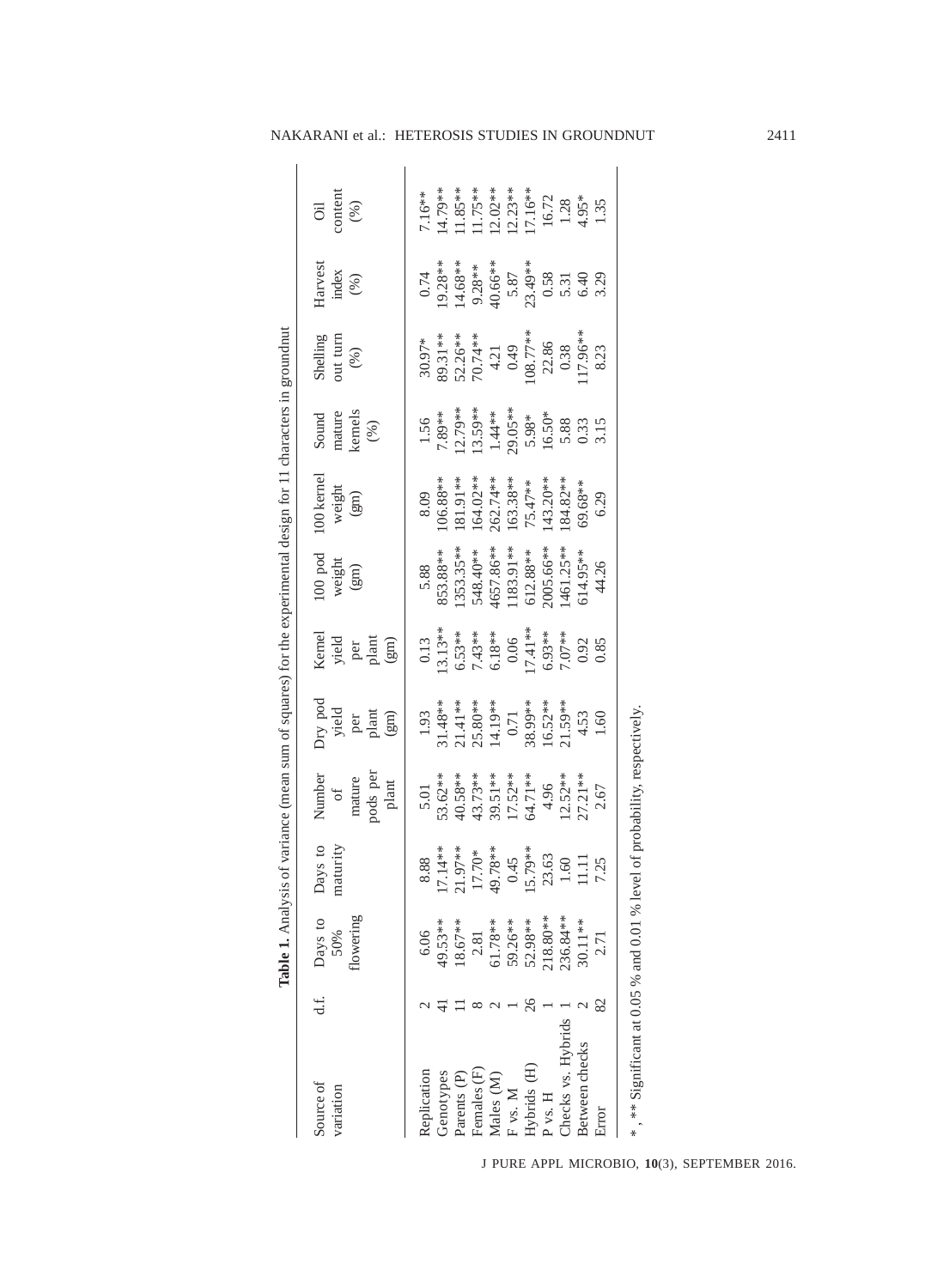|                                                                            |                                                                                                          |                                                           |                        |                        |                         | and standard heterosis (SH) along with most heterotic crosses for 11 characters in groundnut<br>Table 2. Range of per se performance, mid parent heterosis (MP), heterobeltiosis (BP) |                |                        |                 |                 |                |                 |                    |                                       |  |
|----------------------------------------------------------------------------|----------------------------------------------------------------------------------------------------------|-----------------------------------------------------------|------------------------|------------------------|-------------------------|---------------------------------------------------------------------------------------------------------------------------------------------------------------------------------------|----------------|------------------------|-----------------|-----------------|----------------|-----------------|--------------------|---------------------------------------|--|
| Characters                                                                 |                                                                                                          |                                                           | Range                  |                        |                         | Better                                                                                                                                                                                |                | Number of hybrids with |                 |                 |                |                 |                    | Best hybrid based on mean performance |  |
|                                                                            |                                                                                                          | performance<br>Per se                                     |                        | Heterosis              |                         | based on<br>parents<br>per se                                                                                                                                                         | M P<br>Over    | significant heterosis  |                 | $0$ ver<br>B P  | $0v$ er<br>H S |                 |                    | Heterosis effect over                 |  |
|                                                                            | Parents                                                                                                  | Crosses                                                   | ≏<br>(%)               | $(\%)$<br>BP           | $(\%)$<br><b>SH</b>     | performance                                                                                                                                                                           | $+ve$          | $-ve$                  | $+ve$           | $-ve$           | $+ve$          | $-ve$           | ΜP                 | <b>SH</b><br>$_{\rm BP}$              |  |
| Days to 50%                                                                | 26.00                                                                                                    | 25.33                                                     | $-18.09$               | $-6.10$                |                         | $13.43$ AG-2006-14,                                                                                                                                                                   |                | $\overline{0}$         | 15              | $\overline{0}$  | 27             | $\overline{0}$  | AG-2245 x          |                                       |  |
| flowering                                                                  | $\begin{array}{c} 10 \\ 35.33 \\ 17.00 \end{array}$                                                      | $\begin{array}{c} 10 \\ 39.67 \\ 16.67 \end{array}$       | $\frac{1}{2}$          | 50.00<br>$\frac{1}{2}$ | 77.61<br>$\overline{c}$ | TAG-24<br>(26.00)                                                                                                                                                                     |                |                        |                 |                 |                |                 | (25.67)<br>$Dh-86$ |                                       |  |
| Days to                                                                    |                                                                                                          |                                                           | 48.10                  | $-1.10$                | $-3.58$                 | <b>LAG-24</b>                                                                                                                                                                         | $\overline{0}$ | $\overline{0}$         | 06              | $\overline{0}$  | 0 <sub>3</sub> | $\overline{0}$  |                    | TAG-24 x Dh-                          |  |
| naturity                                                                   |                                                                                                          |                                                           | 06.7<br>$\frac{5}{10}$ | $\overline{c}$         | $\overline{c}$          | (117.00)                                                                                                                                                                              |                |                        |                 |                 |                |                 |                    | 86                                    |  |
|                                                                            |                                                                                                          |                                                           |                        | 7.10                   | 4.13                    |                                                                                                                                                                                       |                |                        |                 |                 |                |                 |                    | (116.67)                              |  |
| Number of                                                                  | $\begin{array}{c} 10 \\ 125.33 \\ 11.40 \end{array}$                                                     | $126.00$<br>9.07                                          | $-44.49$               | $-47.08$               | $-51.95$                | TG-26                                                                                                                                                                                 | $\frac{8}{2}$  | $\frac{8}{2}$          | $\overline{0}$  |                 | $\overline{0}$ |                 | $12$ AG-1 x ICGV-  | AG-2240 x<br>AG-1 $\bar{x}$           |  |
| mature pods                                                                |                                                                                                          |                                                           | $\circ$                | $\approx$              | $\overline{c}$          | (25.47)                                                                                                                                                                               |                |                        |                 |                 |                |                 | 97079              | ICGV-97079 ICGV-95070                 |  |
|                                                                            |                                                                                                          |                                                           |                        | 89.27                  | 45.20                   |                                                                                                                                                                                       |                |                        |                 |                 |                |                 | (25.87)            | (27.40)<br>(25.87)                    |  |
| per plant<br>Dry pod<br>Dry pod<br>yield per<br>plant (gm)<br>Rernel yield | $\begin{array}{c} 10\\25.47\\9.49\\18.20\\18.20\\6.20\\10.49\\10.49\\10.49\\10.49\\10.13\\10\end{array}$ | $10$<br>$5.16$<br>$10.87$<br>$19.87$<br>$2.94$            | $106.38$<br>$-57.44$   | $-60.29$               | $-67.59$                | TG-26                                                                                                                                                                                 | 06             | 13                     | $\overline{0}$  | $\overline{14}$ | $\overline{0}$ | $\overline{20}$ | AG-1 x ICGV-       | AG-2245 x AG-1 x ICGV-                |  |
|                                                                            |                                                                                                          |                                                           | $\circ$                | $\circ$                | $\overline{c}$          | (18.20)                                                                                                                                                                               |                |                        |                 |                 |                |                 | 97079              | 97079<br>ICGV-95070                   |  |
|                                                                            |                                                                                                          |                                                           | 58.73                  | 35.74                  | 24.81                   |                                                                                                                                                                                       |                |                        |                 |                 |                |                 | (19.87)            | (19.87)<br>(17.64)                    |  |
|                                                                            |                                                                                                          |                                                           | $-61.48$               | $-63.30$               |                         | $-67.00AG-2006-15$                                                                                                                                                                    | $\overline{0}$ |                        | $\overline{0}3$ | $\overline{14}$ | $\frac{3}{2}$  | $\overline{10}$ | AG-1 x ICGV-       | AG-2245 x AG-1 x ICGV-                |  |
| per plant                                                                  |                                                                                                          |                                                           | $\overline{c}$         | $\circ$                | $\overline{c}$          | (10.49)                                                                                                                                                                               |                |                        |                 |                 |                |                 | 97079              | 97079<br>ICGV-95070                   |  |
| (gm)                                                                       |                                                                                                          | $\begin{array}{c} 10 \\ 12.77 \\ 55.74 \\ 10 \end{array}$ |                        | 44.03                  | 43.37                   |                                                                                                                                                                                       |                |                        |                 |                 |                |                 | (12.77)            | (12.77)<br>(11.54)                    |  |
| $100$ pod                                                                  |                                                                                                          |                                                           | $62.13$<br>-46.15      | $-58.94$               |                         | -46.42 ICGV-97079                                                                                                                                                                     | 05             | $\overline{14}$        | $\overline{0}$  | 18              | $\overline{0}$ | 23              | AG-2006-14 x       | AG-2006-1                             |  |
| weight (gm)                                                                |                                                                                                          |                                                           | $\overline{c}$         | $\circ$                | $\overline{c}$          | (137.74)                                                                                                                                                                              |                |                        |                 |                 |                |                 | ICGV-95070         | x ICGV-                               |  |
|                                                                            | 137.74                                                                                                   | 108.33                                                    | 26.36                  | 23.55                  | 4.51                    |                                                                                                                                                                                       |                |                        |                 |                 |                |                 | (107.87)           | 95070(107.87)                         |  |

2412 NAKARANI et al.: HETEROSIS STUDIES IN GROUNDNUT

J PURE APPL MICROBIO*,* **10**(3), SEPTEMBER 2016.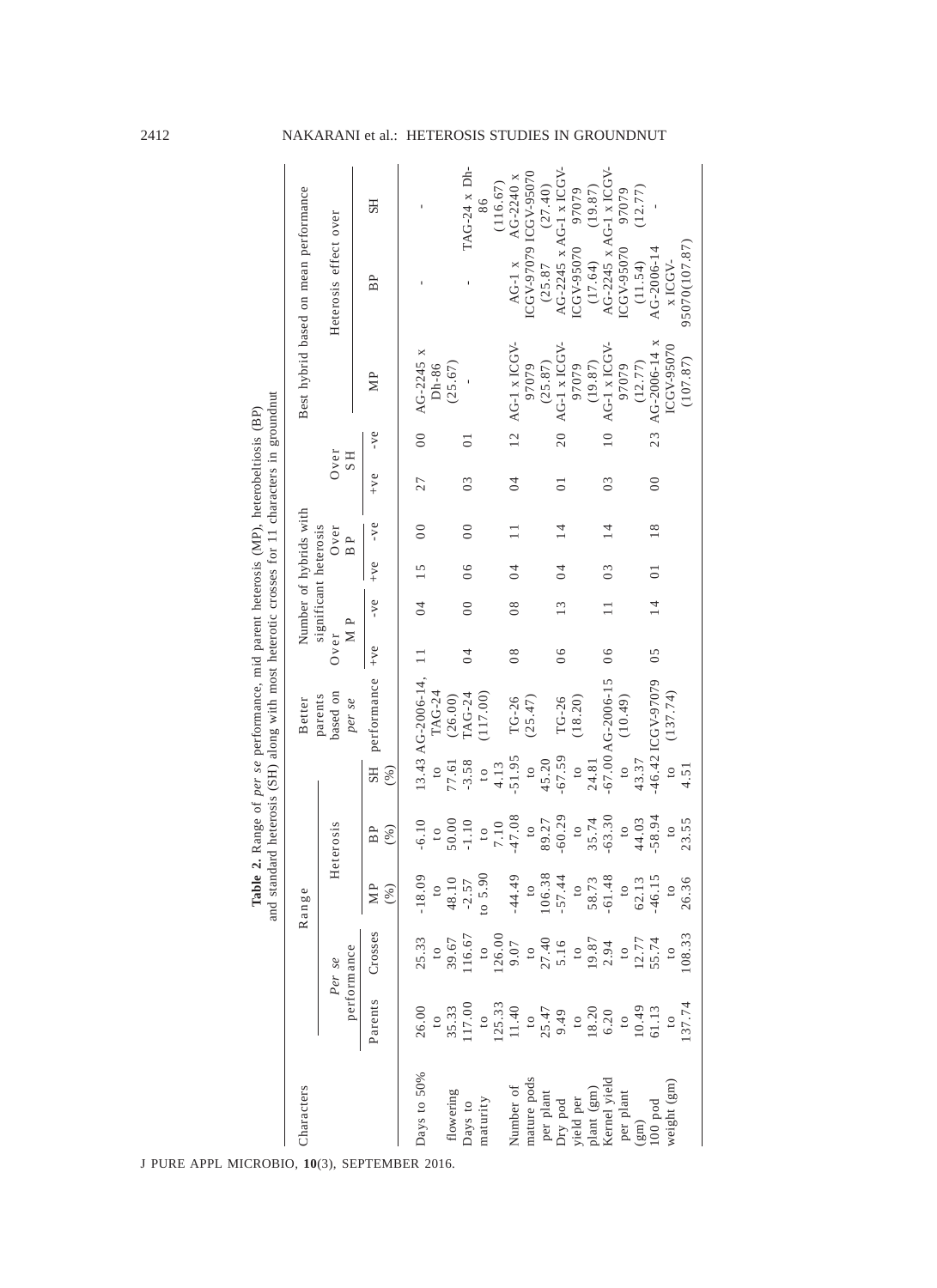|                                                                              |                                                                                                                | Table 3. Comparative study of three best heterobeltiotic crosses for dry pod yield with other yield components in groundnut                                             |                                                            |                                                             |                                                             |                                                                                                         |                                                                    |                                                                 |                                                                  |                                                               |                                                    |
|------------------------------------------------------------------------------|----------------------------------------------------------------------------------------------------------------|-------------------------------------------------------------------------------------------------------------------------------------------------------------------------|------------------------------------------------------------|-------------------------------------------------------------|-------------------------------------------------------------|---------------------------------------------------------------------------------------------------------|--------------------------------------------------------------------|-----------------------------------------------------------------|------------------------------------------------------------------|---------------------------------------------------------------|----------------------------------------------------|
| Name of cross                                                                | plant (gm)<br>Dry pod<br>yield per                                                                             | flowering<br>Days to<br>50%                                                                                                                                             | maturity<br>Days to                                        | of mature<br>pods per<br>Number<br>plant                    | yield per<br>Kernel<br>$\rm plant$<br>(gm)                  | Percent heterosis over better parent (heterobeltiosis)<br>$100$ pod<br>weight<br>$\widehat{\mathrm{g}}$ | weight<br>kernel<br>$\widehat{\Xi}$<br>100                         | kernels<br>mature<br>Sound<br>(%)                               | out turn<br>Shelling<br>$(96)$                                   | Harvest<br>index<br>$(96)$                                    | content<br>(%)<br>öil                              |
| xICGV-95070<br>xICGV-95070<br>xICGV-95070<br>AG-2006-6<br>AG-2245<br>AG-2240 | 35.74**<br>35.38**<br>28.89**<br>(17.64)<br>(17.81)<br>(16.75)                                                 | 37.50**<br>$17.50**$<br>(31.33)<br>(36.67)<br>(25.33)<br>$-5.00$                                                                                                        | 121.00)<br>(122.67)<br>(120.33)<br>$4.55*$<br>3.12<br>2.56 | 76.39**<br>30.12**<br>(27.40)<br>(21.60)<br>(16.53)<br>6.44 | 44.03**<br>(11.54)<br>(10.74)<br>34.08*<br>$(8.80)$<br>9.82 | $-20.19**$<br>(108.33)<br>(66.58)<br>(80.98)<br>8.86<br>$-2.92$                                         | 10.06**<br>$16.27**$<br>$-11.47*$<br>(33.20)<br>(44.79)<br>(32.46) | $(91.67)$<br>-4.64**<br>(89.00)<br>(94.00)<br>$-1.79$<br>$0.71$ | $(65.24)$<br>-19.79**<br>$(49.50)$<br>$-0.86$<br>(64.12)<br>5.70 | $(35.00)$ $1.47$<br>(34.66)<br>(36.55)<br>$-8.26*$<br>$-3.77$ | $-5.91**$<br>(49.58)<br>(51.54)<br>(53.03)<br>0.63 |
| () Shows the value of per se performance.<br>Name of cross                   | , ** Significant at 0.05 % and 0.01 % level of probability, respectively<br>plant (gm)<br>Dry pod<br>yield per | Table 4. Comparative study of three best standard heterotic crosses for dry pod yield with other yield components in groundnut<br>flowering<br>$\circ$<br>Days 1<br>50% | maturity<br>Days to                                        | of mature<br>pods per<br>Number                             | yield per<br><b>Kernel</b><br>plant                         | Percent heterosis over standard check (standard heterosis)<br>$100$ pod<br>weight<br>(gm)               | weight<br>kernel<br>100                                            | kernels<br>mature<br>Sound                                      | out turn<br>Shelling<br>(%)                                      | Harvest<br>index<br>(%)                                       | content<br>öil<br>(%)                              |
|                                                                              |                                                                                                                |                                                                                                                                                                         |                                                            | plant                                                       | $\left( \mathrm{gm}\right)$                                 |                                                                                                         | $\binom{g}{g}$                                                     | (96)                                                            |                                                                  |                                                               |                                                    |
| $AG-1$                                                                       | 24.81 **                                                                                                       | ∗<br>40.30*                                                                                                                                                             | $-0.55$                                                    | 37.08**                                                     | $43.37**$                                                   | $25.21**$                                                                                               | $23.22**$                                                          | $-2.15$                                                         | $-4.17$                                                          | 5.02                                                          | $-1.53$                                            |
| xICGV-97079<br>AG-2006-6                                                     | (19.87)<br>11.85                                                                                               | 64.18**<br>(31.33)                                                                                                                                                      | (120.33)<br>1.38                                           | (25.87)<br>$-12.38$                                         | (12.77)<br>$-1.27$                                          | (77.53)<br>4.51                                                                                         | (35.87)<br>$-4.13$                                                 | $-4.30**$<br>(91.00)                                            | $-26.24**$<br>(64.32)                                            | (38.74)<br>$-0.93$                                            | (49.98)<br>1.55                                    |
| xICGV-95070                                                                  | (17.81)                                                                                                        | (36.67)                                                                                                                                                                 | (122.67)                                                   | (16.53)                                                     | (8.80)                                                      | (108.33)                                                                                                | (44.79)                                                            | (89.00)                                                         | (49.50)                                                          | (36.55)                                                       | (51.54)                                            |
| xICGV-95070<br>AG-2245                                                       | (17.64)<br>10.78                                                                                               | (25.33)<br>13.43*                                                                                                                                                       | (120.33)<br>$-0.55$                                        | 14.47*<br>(21.60)                                           | 29.47**<br>(11.54)                                          | $21.88**$<br>(80.98)                                                                                    | 28.94 **<br>(33.20)                                                | (91.67)<br>$-1.43$                                              | (65.24)<br>$-2.80$                                               | (35.00)<br>$-5.13$                                            | 53.03)<br>$4.48*$                                  |
|                                                                              | , ** Significant at 0.05 % and 0.01 % level of probability, respectively,                                      |                                                                                                                                                                         |                                                            |                                                             |                                                             |                                                                                                         |                                                                    |                                                                 |                                                                  |                                                               |                                                    |
|                                                                              | ) Shows the value of per se performance.                                                                       |                                                                                                                                                                         |                                                            |                                                             |                                                             |                                                                                                         |                                                                    |                                                                 |                                                                  |                                                               |                                                    |

## NAKARANI et al.: HETEROSIS STUDIES IN GROUNDNUT 2413

J PURE APPL MICROBIO*,* **10**(3), SEPTEMBER 2016.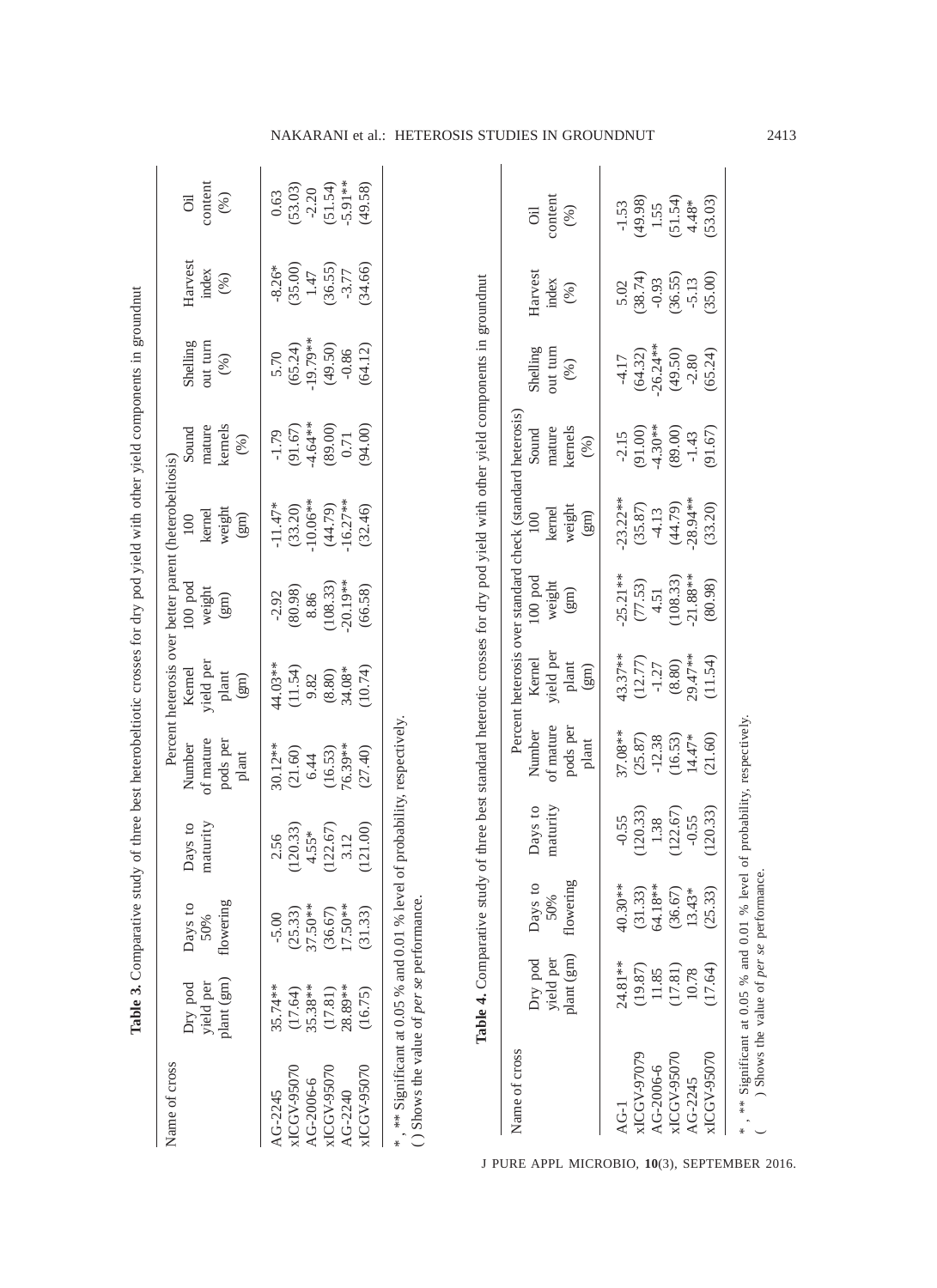

**Fig. 1.** L x T crosses: 27 hybrids will be produced including 12 Patents

kernels (05), whereas in most of crosses, significant heterosis over better parent (BP) and standard heterosis (SH) was observed with undesirable direction for all the characters under studied. The negative heterosis observed in most of the crosses may be attributed to non-allelic interaction with the large number of decreasing alleles.

A perusal of the crosses revealed that none of the crosses under studied were superior for yield and its attributing characters and also for heterosis effects over mid parent value, better parent and standard check. However, the crosses, AG-1 x ICGV-97079 **(25.87)** for number of mature pods per plant; AG-2006-14 x ICGV-95070 **(107.87)** for 100 pod weight; AG-2245 x ICGV-97079 **(66.37)** for shelling out turn, AG-2006-6 x ICGV-97079 **(38.51)** for harvest index and AG-2240 x ICGV-97079 **(51.54)** for oil content showed significant and desired mid patent heterosis and heterobeltiosis along with maximum *per se* performance (Table 2). For dry pod yield per plant, the cross AG-1 x ICGV-97079 **(19.87)** and for kernel yield per plant, the cross AG-1 x ICGV-97079 **(12.77)** manifested significant and positive mid patent heterosis and standard heterosis with high mean *per se* performance.

None of the crosses showed significant heterosis in desirable direction *viz.,* mid parent heterosis for days to maturity and 100-kernel weight; heterobeltiosis for days to 50% flowering, days to maturity, 100-kernel weight and sound mature kernels; and standard heterosis for days to 50% flowering, 100 pod weight, 100 kernel weight,

J PURE APPL MICROBIO*,* **10**(3), SEPTEMBER 2016.

sound mature kernels, Shelling out turn and harvest index. The crosses, TAG-24 x Dh-86, AG-2240 x ICGV-95070 and AG-2245 x ICGV-95070 showed significant and positive standard heterosis for days to maturity, number of mature pods per plant and oil content, respectively. Significant heterosis in desirable direction for pod yield and its contributing traits has been reported by Makhne *et al.* 1994; Mathur *et al.* 2003; Yadav *et al.* 2006; Venkateswarlu *et al.* 2007; Busa *et al*. 2008; Chen *et al.* 2009; Sharma and Gupta 2010 and John *et al.* 2012.

If breeding programme will be made through attributing agro economical characters than improvement may be fitted and/or suitable for a complex trait like pod yield in groundnut. The comparison of three best crosses with high heterobeltiosis and standard heterosis for dry pod yield with other yield attributing traits (Table 3 and 4) revealed that manifestation of significant and positive heterobeltiosis by cross AG-2245 x ICGV-95070 and AG-2240 x ICGV-95070, whereas cross AG-1 x ICGV-97079 and again AG-2245 x ICGV-95070 with significant and positive standard heterosis for dry pod yield also showed its heterotic effect for kernel yield per plant and number of mature pods per plant, respectively.

The results revealed that both additive as well as non-additive gene effects are main genetical components which control pod yield and its contributing traits. Therefore, the breeding methods will have to be modified in respect to capitalize the genetic variance due to fixable and non-fixable gene interactions. The efforts can be made to develop multiple crosses among desirable  $F_1S$ , following some sort of inter mating, which will considerably increase the frequency of potential and desirable trangressive segregants in the segregating generations. This segregating generations are to be subjected to intensive objective oriented selection for crop improvement.

#### **CONCLUSION**

The analysis of variance revealed significant differences among the hybrids for all the characters under study. Among all the crosses, AG-1 x ICGC-97079 cross exhibited maximum dry pod yield per plant and other yield contributing characters. Significant and positive standard